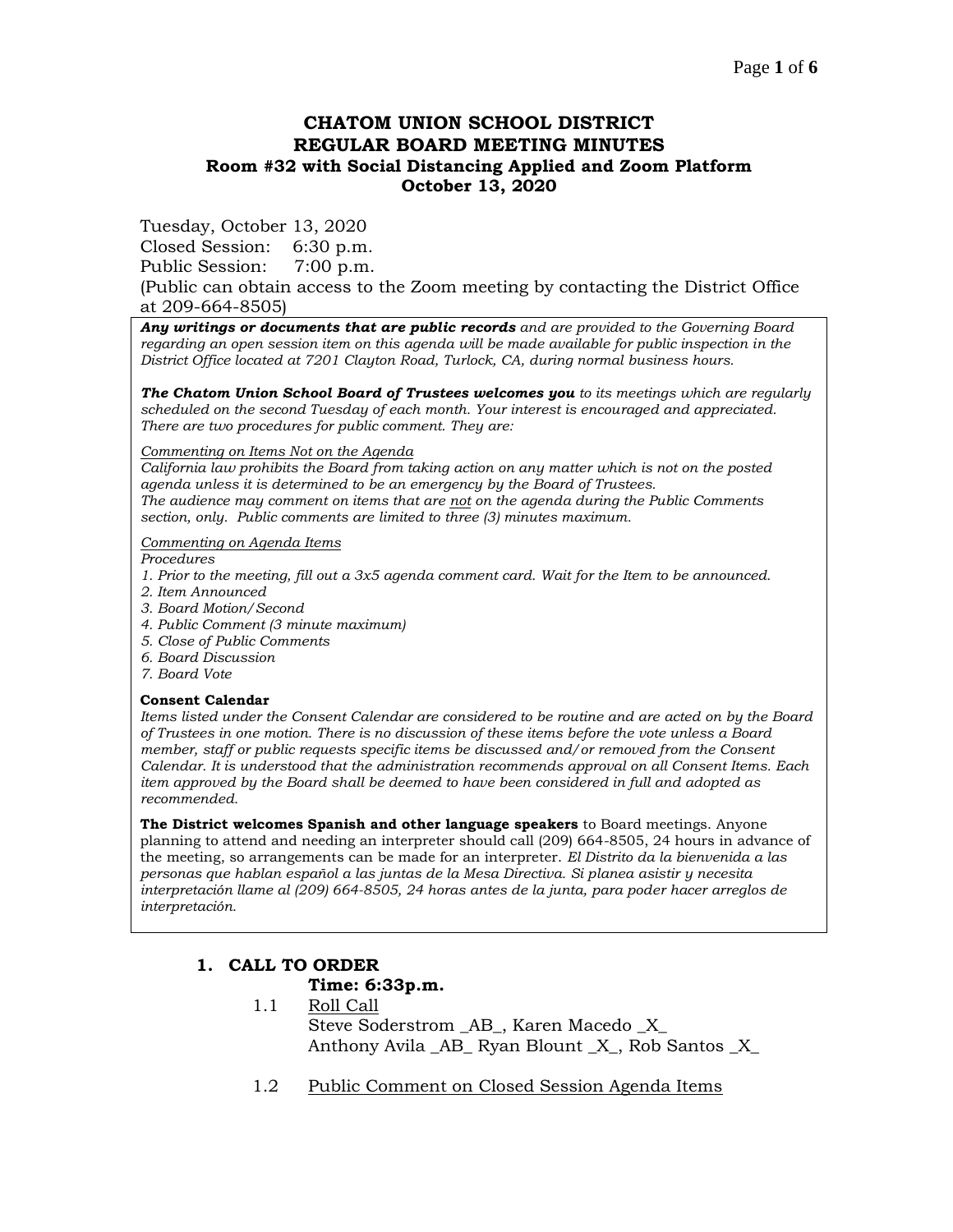1.3 Adjourn to Closed Session APPROVED Motion: Rob Santos Second: Ryan Blount Vote: Ayes 3 Noes 0 Abstentions 0

# **2. CLOSED SESSION**

*Disclosure of Items Discussed in Closed Session (Gov. Code 54947.7)*

- 2.1 Public Employee Appointment (Gov. Code 54957 and 54954.5 (e)
- 2.2 Public Employees Discipline/Dismissal/Release/Non- reelection/Leaves of Absence/Resignation/Retirements And Resolution Regarding Reduction or Discontinuance of Source (Gov. Code 44949 (e) and Gov. Code 44955)
- 2.3 Negotiations with CUEA, CSEA & Management
- 2.4 Adjournment Back to Public Session

## **3. OPEN SESSION: CALL TO ORDER Time: 7:00p.m.**

- 3.1 Roll Call Steve Soderstrom \_AB\_, Karen Macedo \_X\_ Anthony Avila \_AB\_ Ryan Blount \_X\_, Rob Santos \_X\_
- 3.2 Flag Salute The flag salute was led by Board Clerk, Karen Macedo.
- 3.3 Report from Closed Session No action was taken during closed session.
- 3.4 Approval of Agenda APPROVED Motion: Rob Santo Second: Ryan Blount Vote: Ayes 3 Noes 0 Abstentions 0

# **4. CONSENT CALENDAR**

- 4.1 Board Minutes
- 4.2 Fiscal Services Warrants/Payroll
- 4.3 Declaration of Obsolete Items
- 4.4 Collection of Developer Fees (if any) APPROVED Motion: Rob Santos Second: Ryan Blount Vote: Ayes 3 Noes 0 Abstentions 0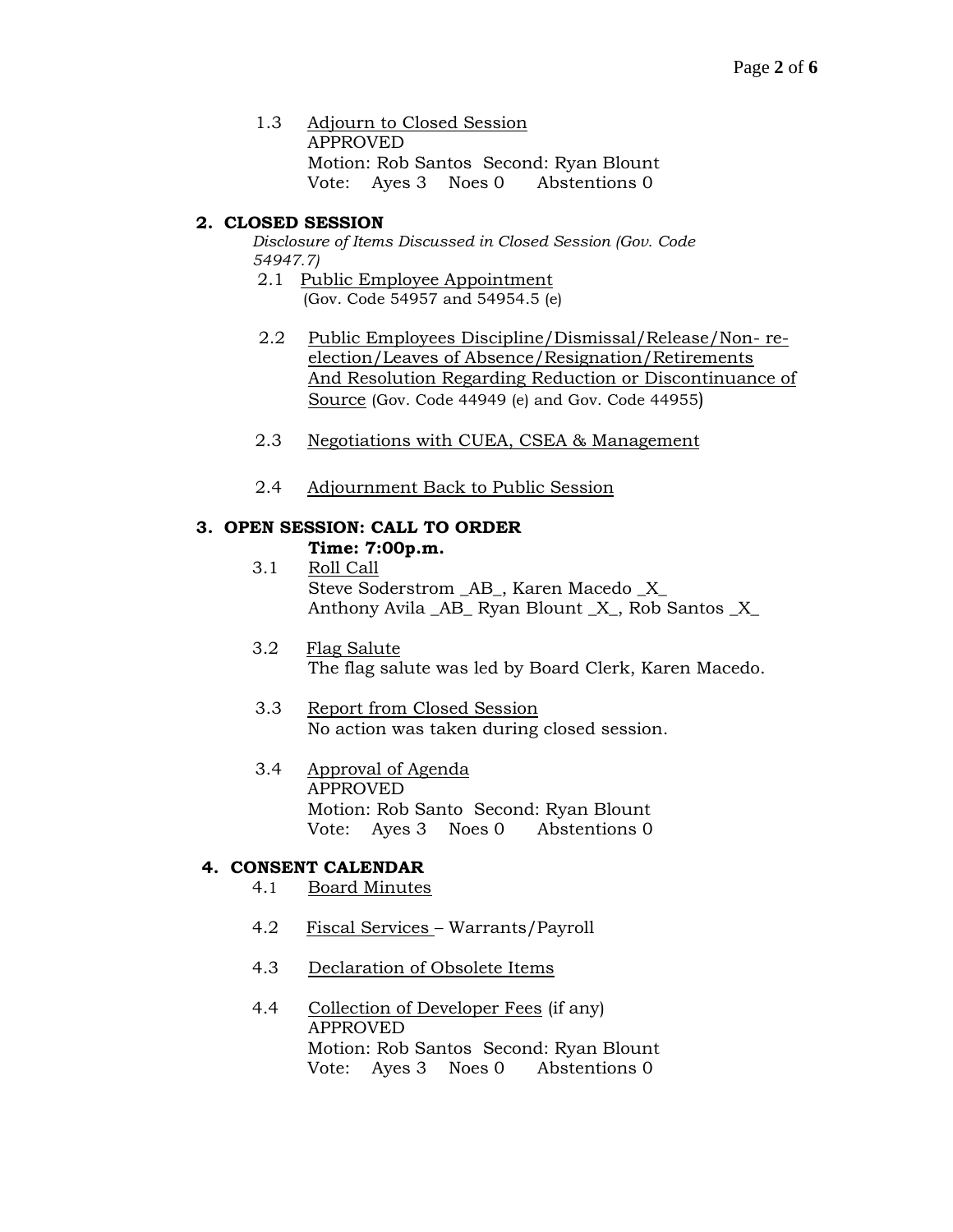## **5. PUBLIC COMMENT/RECOGNITION/COMMUNICATION**

## **6. INFORMATION**

6.1 Calendar of Events

## 6.2 Board Financial Summary Report

## 6.3 Program Reports:

Chatom Elementary School

Chatom Principal, Sara Cruz, shared an update to the Board regarding the success of the hybrid schedule for the students who have returned to on-site instruction. Both classified and certificated staff worked together to ensure students were happy, safe, and supported all aspects of the schedule. Sara explained that they had to make adjustments to cohorts and other accommodations depending on the necessity. She shared that the weekly "Warrior Wednesday with Mrs. Cruz" was a hit with students and families. Students attended the zoom meetings dressed up based on the theme of the day to show their spirit. Since there are currently no gatherings allowed, Chatom created a virtual student of the month assembly. Teachers assembled a video recording that was a tribute to the student they chose for student of the month. The video was shared on Chatom's social media sites and through ParentSquare. Sara appreciated that teachers are continuing to communicate with all families and supporting independent study students.

Mt. View Middle School

Mr. Lewis excitingly reported to the Board that the day prior to the Board Meeting, October 12th, was the first day back for 6th grade students on campus following the Hybrid Plan. Students will be following Chatom Elementary's model of 2 days on campus and the RISE program. Steve shared this year's 2020- 2021 elected class officers. This year's student activities advisors are Kelly Moak and Jenn Hack. Student speeches and elections were held virtually. Students had interesting and creative ideas on how to continue school functions and rallies at Mt. View virtually or through social distancing. Mt. View will continue to participate in fundraising that includes selling raffle tickets for the Halloween Carnival that has been postponed. Ticket buyers will still be entered into the raffle to win great prizes donated from our great community.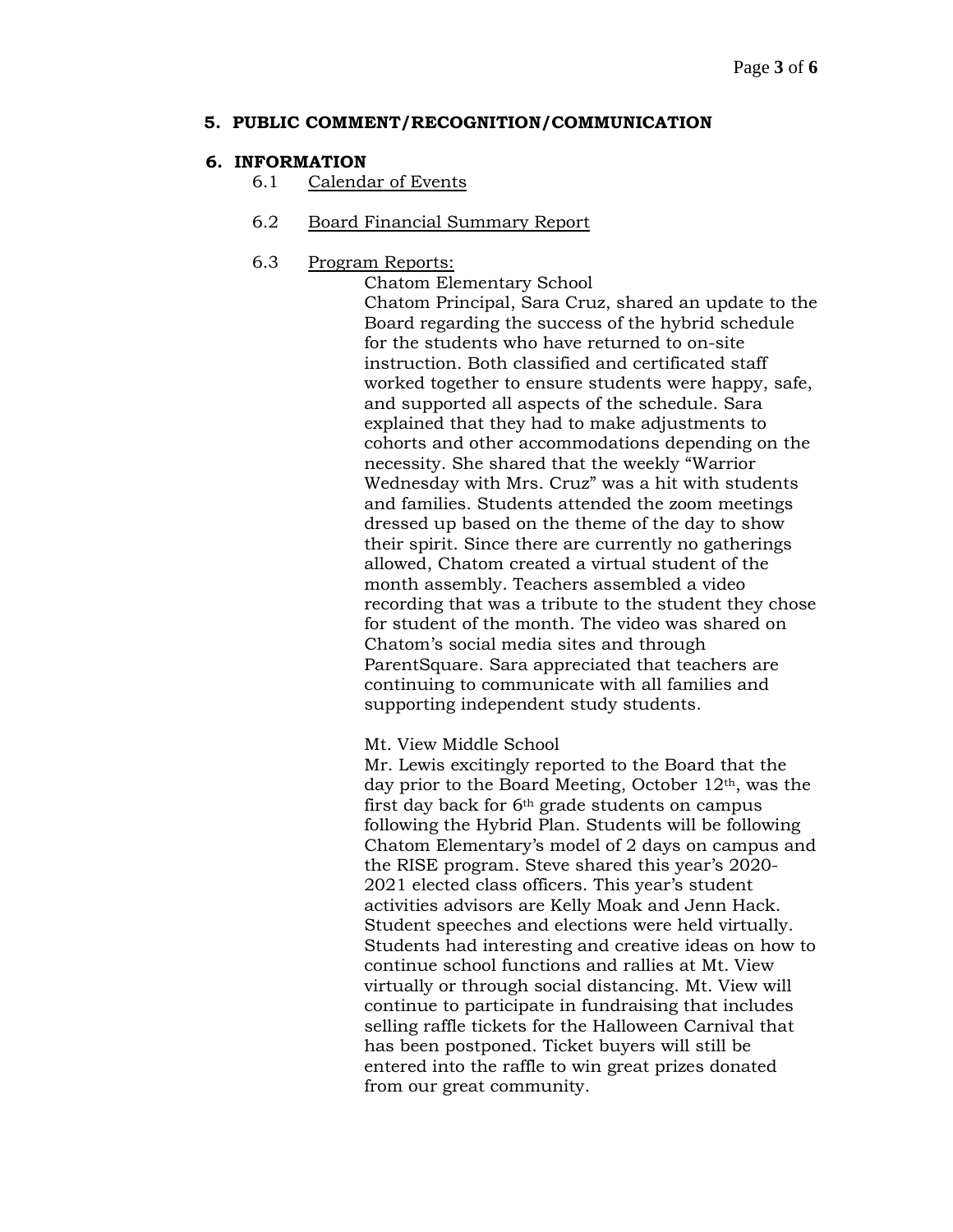## Chatom State Preschool

Mrs. Nunes reported to the Board that they also recently opened the Preschool Program to follow the Hybrid Plan. The preschool has the AM cohort class on Monday and Tuesday and the PM cohort class Thursday and Friday. Wednesdays are distance learning days for both classes. All students are still receiving take home packets that should last them 2 weeks before submitting them back and replenishing it with a new one. The students that are attending in either cohort were chosen through eligibility and a system ranking provided by the State. The students did well both days coming into class with the soft reopening. The Para's are checking temperatures at the door, offering hand sanitizer, and offering masks to the students. Mrs. Nunes shared that the students are doing great with keeping the masks on while interacting.

## Chatom Union School District

Mrs. Olvera reviewed the attendance for the District as of October 5th. She shared that October 5th was the first day of Chatom's two-day soft reopening for grades TK-5. It is great to have the students back on campus at least in this fashion. Students and Parents are also happy to be back. Drop off and pick up has been going smooth for both cohorts although we will continue to reevaluate the schedules for added efficiency. There are 163 students attending in Cohort A and 165 students attending in Cohort B. The Remote Independent Study Education (R.I.S.E) Program began Wednesday of that week. She also shared that Mt. View and Chatom State Preschool just started their soft reopening the day before the Board meeting. She extended appreciation to the District's incredible staff. Mrs. Olvera mentioned that many employees have been reassigned to help complete the tasks needed for safety and supervision of 20 cohorts. She also publicly thanked Daniel Jimenez-Soto and his team of helpers who uploaded, entered, and distributed our new chrome books for our students. The devices were distributed on September 29 and 30 at Mt. View while also collecting the old devices that were previously checked out. Cherise shared with the Board and public some photos of the chrome books setup and the technology team working on them. Mrs. Olvera reported on the Williams Settlement UCP Reports for the months that covered July-September. She also reviewed the COVID facility and campus needs to the Board. She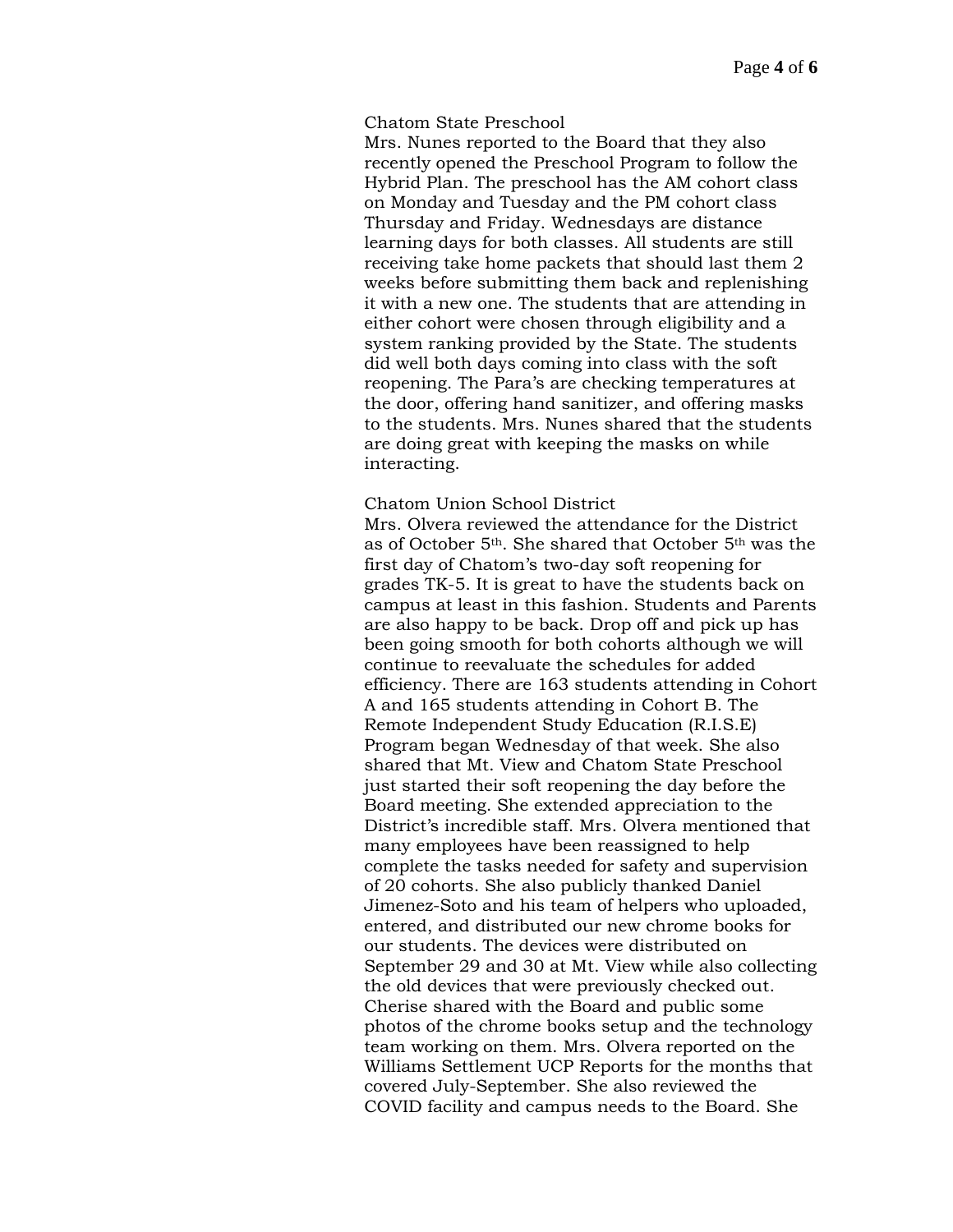listed items that are in need due to the COVID-19 pandemic and provided additional information.

# **7. ACTION**

- 7.1 Consider Approval of Revised Board Policy (BP) 6158 and Revised Administrative Regulation (AR) 6158 Regarding Independent Study APPROVED Motion: Rob Santos Second: Ryan Blount Vote: Ayes 3 Noes 0 Abstentions 0
- 7.2 Consider Approval of Contract with Stanislaus County Office of Education for an Employee on Loan for Interim Business Manager APPROVED Motion: Rob Santos Second: Ryan Blount Vote: Ayes 3 Noes 0 Abstentions 0
- 7.3 Consider Approval of Resolution #10-13-20-01 Regarding Stanislaus County Office of Education (SCOE) Contract for Immediate Procurement of Goods and Services to Foster Safer Learning and Teaching Environment During COVID-19 Pandemic APPROVED Motion: Rob Santos Second: Ryan Blount Vote: Ayes 3 Noes 0 Abstentions 0
- 7.4 Chatom State Preschool Distance Learning, and Reopening Plans
	- 7.4.1 Open Public Hearing on Chatom State Preschool Plans APPROVED Motion: Rob Santos Second: Ryan Blount Vote: Ayes 3 Noes 0 Abstentions 0
	- 7.4.2 Public Comment
	- 7.4.3 Close Public Hearing APPROVED Motion: Rob Santos Second: Ryan Blount Vote: Ayes 3 Noes 0 Abstentions 0
- 7.5 Consider Approval of Chatom State Preschool Distance Learning and Reopening Plans as Required by California Department of Education APPROVED Motion: Ryan Blount Second: Rob Santos Vote: Ayes 3 Noes 0 Abstentions 0

# **8. ITEMS FOR FUTURE CONSIDERATION**